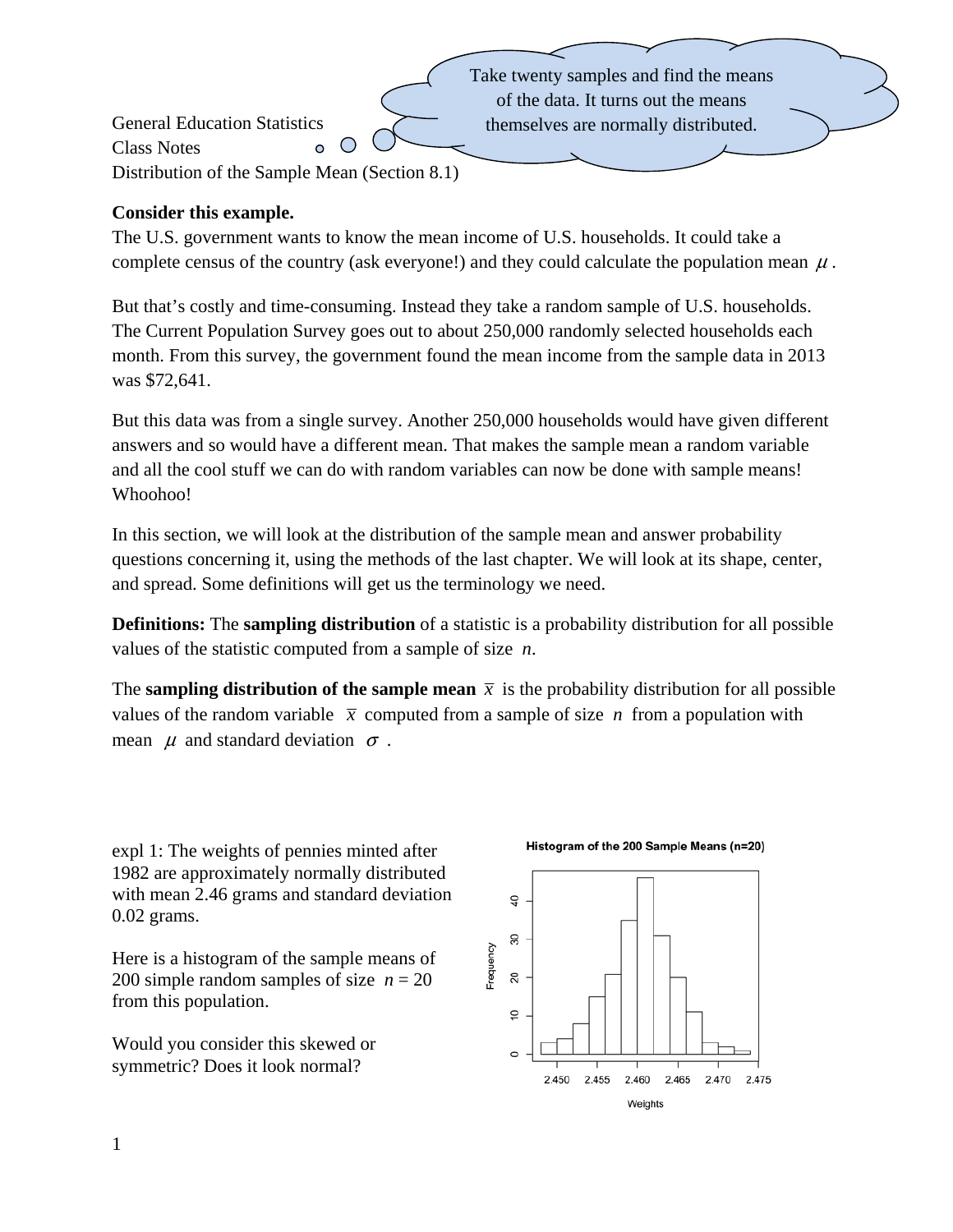In fact, we know the following facts about the sampling distribution of the sample mean.

#### The Shape of the Sampling Distribution of  $\bar{x}$  is Normal:

If a random variable X is normally distributed, the sampling distribution of the sample mean  $\bar{x}$ is normally distributed.

## **The Mean and Standard Deviation of the Sampling Distribution of**  $\bar{x}$ **:**

Suppose that a simple random sample of size  $n$  is drawn from a population with mean  $\mu$  and standard deviation  $\sigma$ . The sampling distribution of  $\bar{x}$  has mean  $\mu_{\bar{x}} = \mu$  and standard deviation  $\sigma_{\overline{x}} = \frac{\sigma}{\sqrt{n}}$ . The standard deviation of the sampling distribution of  $\overline{x}$ , or rather  $\sigma_{\overline{x}}$ , is called the **standard error of the mean**. Underlying this all is the fact that the sample must be a *random* sample. Also, the sample values must be *independent*. When sampling without replacement, as with a simple random sample, we should verify that the sample size is less than 5% of the population size to ensure independence. As the sample size increases, what would happen to  $\sigma_{\overline{x}} = \frac{\sigma}{\sqrt{n}}$ ?

expl 2: The length of human pregnancies is approximately normally distributed with a mean of 266 days and a standard deviation of 16 days. A sample of 20 pregnancies is taken. Answer the following questions.

a.) What is the mean of the sampling distribution of  $\bar{x}$ ,  $\mu_{\bar{x}}$ ?

b.) What is the standard deviation of the sampling distribution of  $\bar{x}$ ,  $\sigma_{\bar{x}}$ ? Round to the nearest hundredth.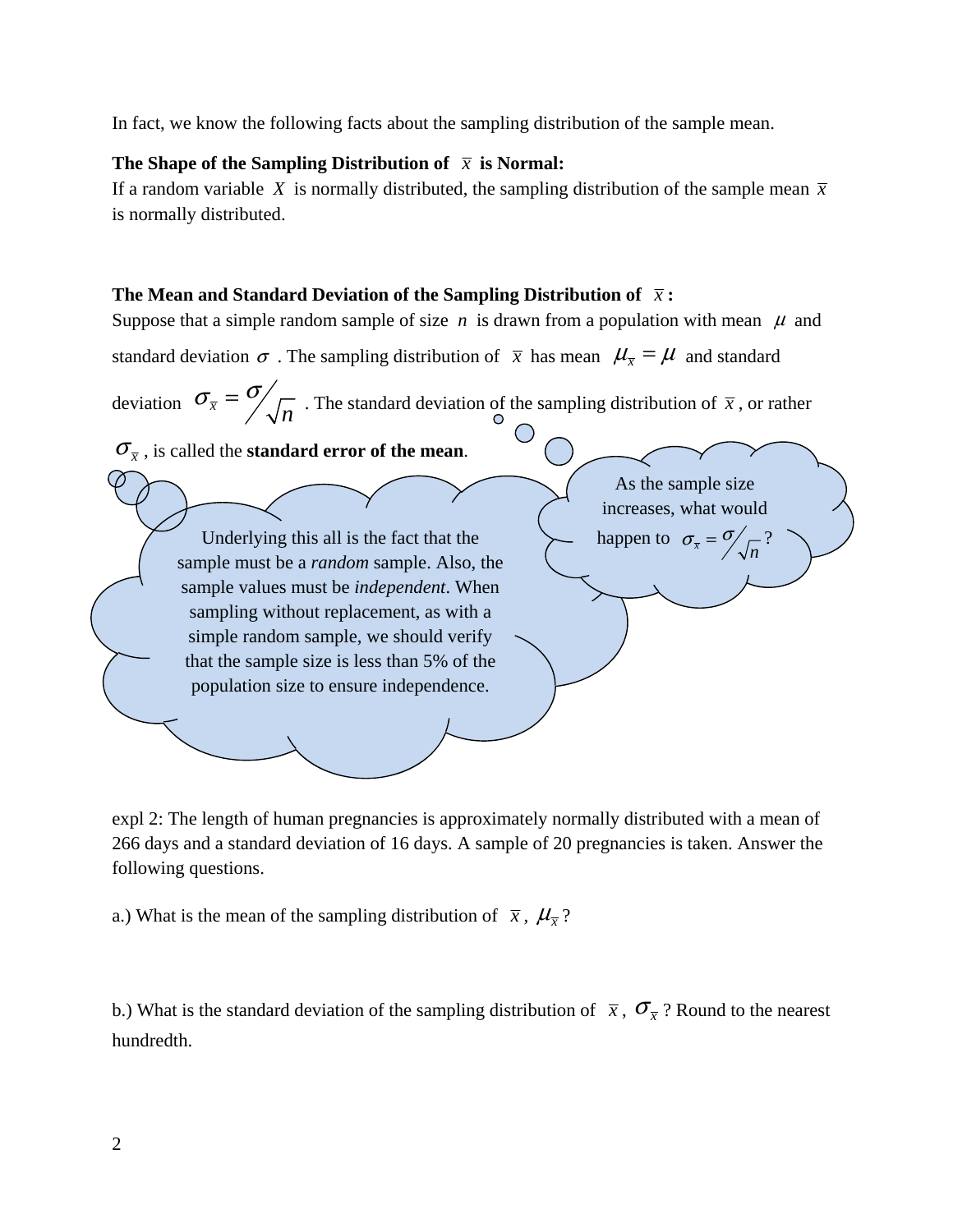expl 2 continued:

c.) Since we can assume this sampling distribution to be normal, draw a normal curve with the mean and plus and minus one standard deviation marked.

d.) What is the probability that a sample of size 20 would yield a mean between 262.42 and 269.58 days?



e.) What is the probability that a random sample of 20 pregnancies has a mean gestation period of 260 days or less? This is denoted as  $P(\bar{x} \le 260)$ . Draw an appropriate normal curve with area shaded.

> How is this different than asking for the probability of a pregnancy lasting less than 260 days?

f.) What is the probability that a sample of size 20 would yield a mean gestation period within five days of the mean? Draw an appropriate normal curve with area shaded.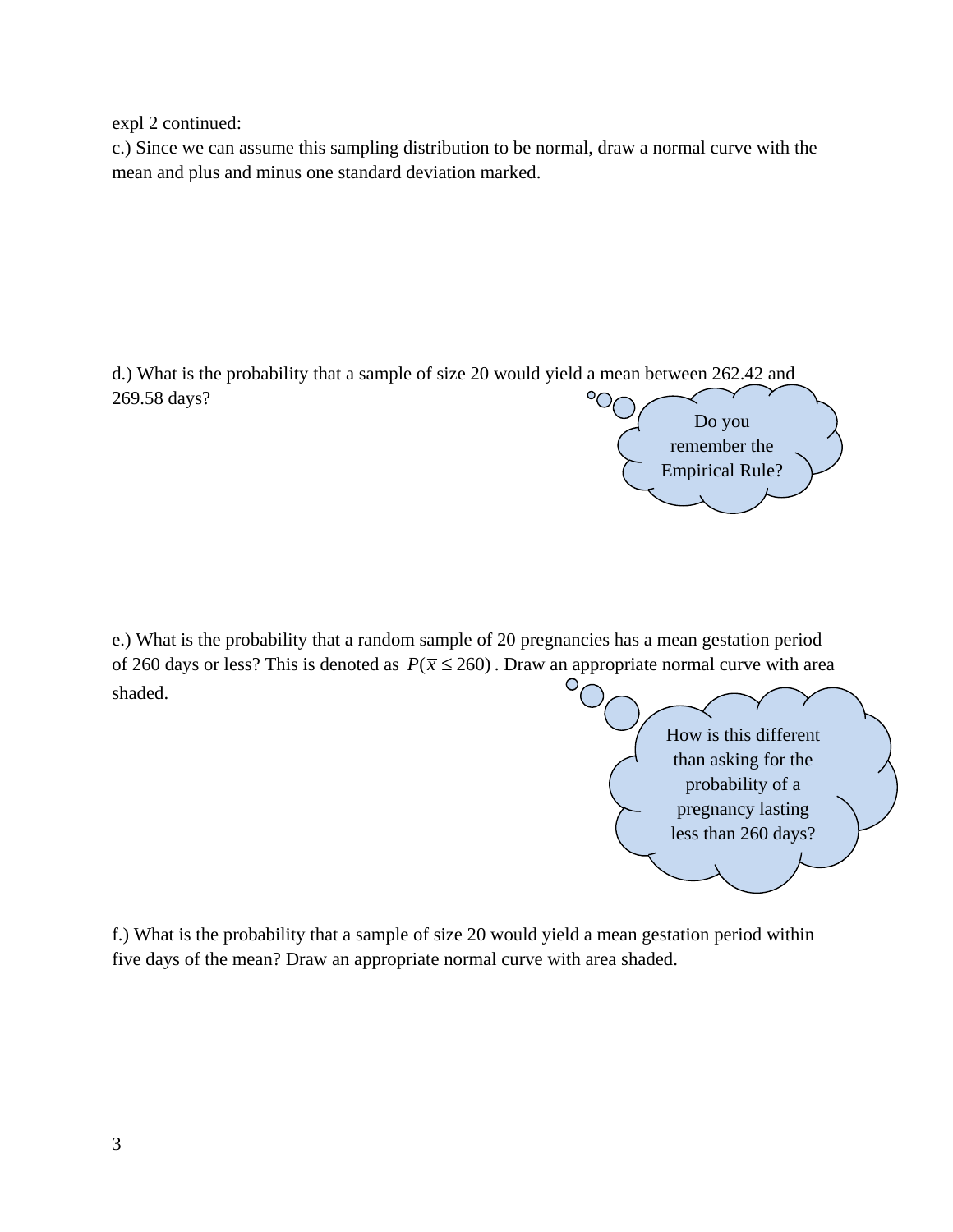#### **The Shape of the Sampling Distribution of**  $\bar{x}$  **from Non-normal Populations:**

So, it seems almost self-evident that the sample means would be normally distributed if the population was normally distributed. Or, at least, it's understandable. But what about non-normal populations?

## **The Central Limit Theorem:**

Regardless of the shape of the underlying population, the sampling distribution of  $\bar{x}$  becomes approximately normal as the sample size, *n*, increases.

# **How large does** *n* have to be to make the sampling distribution of  $\bar{x}$  approximately **normal?**

It depends on the population. If the population is very skewed, then a larger sample size is needed. A general rule of thumb is that if the population is non-normal or unknown, then a **sample size of 30 is needed** to ensure that the sampling distribution of  $\bar{x}$  is approximately  $\circ$   $\circ$ normal.

The book does a great job showing this.

expl 3: Can you apply the methods of normal curves to these scenarios? In other words, are we justified in believing the sampling distribution of the sample mean is normal? Explain.

a.) Household incomes are *not* normally distributed. A sample of size 10 is taken and the mean income is \$75,000.

b.) The time (in minutes) spent in line waiting for the Demon Roller Coaster is badly skewed to the right. A sample of size 50 is taken and the mean is 32 minutes.

c.) The thicknesses of a type of metal fastener are normally distributed. A sample size of 15 is taken and the mean is 0.127 inches.